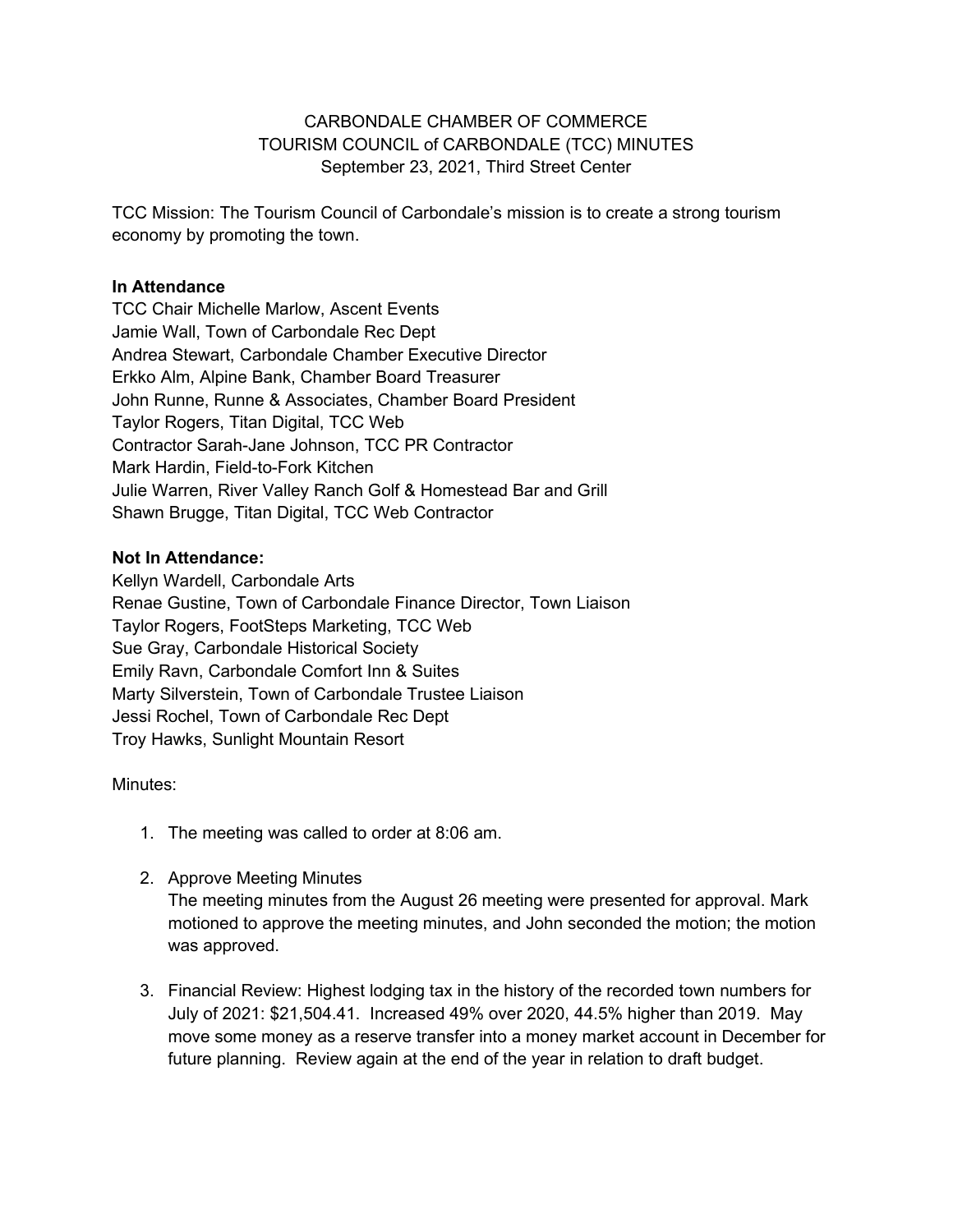#### Tourism Council of Carbondale *Treasurer's Report – Executive Summary*

Period Ending August 31, 2021, Cash Basis

# *Lodging Tax Report – Town of Carbondale*

- Lodging Tax for July 2021 is \$21,504: a 49% increase from July 2020 and the highest amount we have ever had for one month.
- 2021 Year to Date is \$87,347

## *YTD P&L Actuals August 31, 2021 (Blue Column)*

- Lodging Tax Income: \$82,934 actual vs YTD Budget \$47,557
- Total Income: \$83,354 actual vs YTD Budget \$47,557
- Net Ordinary Income: \$29,343 actual vs YTD Budget -\$28,062
- Net Income including Other Income: \$29,343
- Net Available Operating Funds as of 8/31/2021: \$92,724

## *Balance Sheet as of August 31, 2021 (Blue Column)*

- The Operating Account balance is \$112,636 compared to \$48,277 at 8/31/2020
- Money Market account balance (Opp & Reserve Funds combined) is \$73,334
- Reserve Fund Equity account is \$67,979 (interest earnings now included in Equity account); Opportunity Fund Equity account is now at \$5,350

## *2021 Budget*

- As in years past, our budget figures are based on the previous year's budget figures, taking into account any potential increases or decreases that we may see on specific line items.
- Please see notes on Balance Sheet and P&L regarding budget changes going forward.

Respectfully submitted, Erkko Alm, Treasurer September 22, 2021

Please direct any questions or comments to erkkoalm@alpinebank.com *Thank you!*

Additional discussion:

- Renae text in: Unofficial for August: 18,805.50, 33.6% above 2020, and 16% above 2019.
- 4. Chamber & TCC Updates
	- Chamber
	- $\circ$  Grant week! Three grants on the table under the Chamber Umbrella. Colorado Creative Corridor…pressing pause on the Corridor project because as an entity we can only be the lead on one project, so our focus is the grant for Roaring Fork and Farm Map. We do need funding for this program \$6500 to cover the match for the grant. It would fall under line under advertising and promotion. Partnering with other towns in the valley: Snowmass, Aspen, Basalt and Glenwood Springs.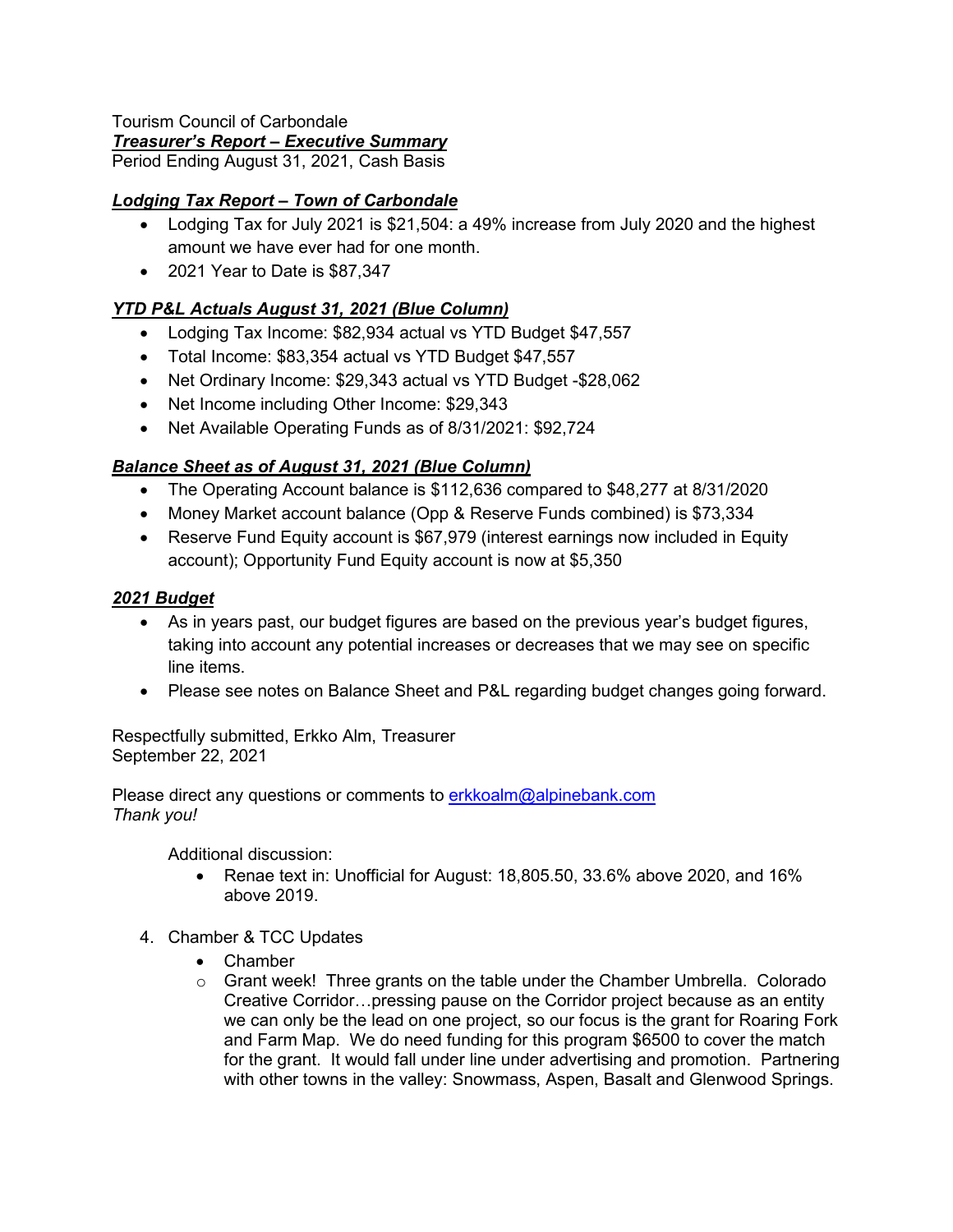Andrea proposed the TCC board approve \$8,000 for this project. ( \$6500 plus a buffer to insure the project will not fall short. It is a matching grant to the funds we can pull together, this year they are doubling the match). Michelle made a motion to approve, Errko seconded. Motion is approved.

- o Annual Business Confluence on Wednesday. More than 75 people registered, it went well as one of our first in person events.
- TCC:
	- o TCC Board Appointments: coming up. Appointments would be in December. Looking for representation from different sectors for a diverse board presence. Eg. Retail, HWY 133 and main street, outdoor recreation
	- $\circ$  RFP Timeline: has pushed back; will be drafted for review for the October meeting.
	- o Tourism Stakeholder Survey: 2 surveys. As part of the CTO Restart Destination program along with the rest of the Roaring Fork Valley. To distribute to residents to gage local sentiment about local tourism and its impacts. Do they understand the role of the TCC? To start by Monday next week, and live for about a month. A URL will be distributed through a variety of SM sites and through local media next week. Eg. Ad in the local paper with a QR code

Also, we will send a survey to stakeholders (businesses) through the chamber database. It would be great if all members could review the survey and comment and suggest content. Eg. In Silverthorne they are looking at ST rentals and second homeowners. SJ suggested this is a benefit as a chamber member to get access to the information from this report.

We will get a destination recovery assessment in the late fall, and we will also get visitor data collected by the CTO contractor: cellphone data with tourist detail.

- 5. TCC Idea Sharing & Updates
	- Jamie: Potato Day coming up: October 2. Applications coming in for vendors and only one parade application at this time.
	- Farmers market the last day is next Wednesday. Based on feedback it went really well. SNAP & double up food bucks: box doubled from last year. High numbers. Saw a lot more use of those programs this year as well.
	- Discussion of housing costs and employee shortages in general.
	- Mark still targeted to open in November.
- 6. Industry Updates and Trends
	- SJ: Couple of articles with regards to other community experiences with cost of living and over tourism.
	- Governor's tourism conference is coming in November and would encourage folks to attend for a snapshot of the state of tourism in Colorado. In Pueblo.